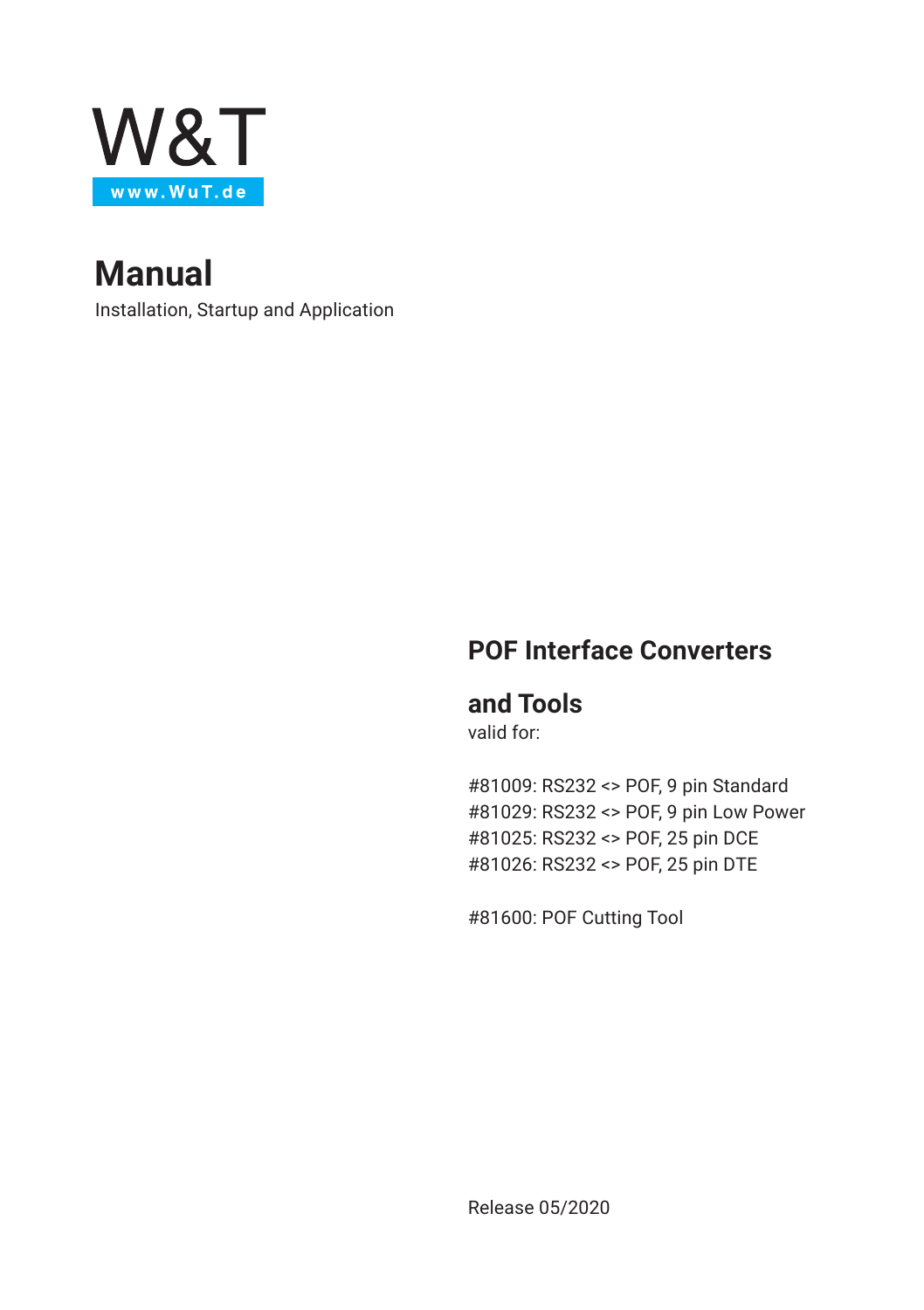© 05/2019 by Wiesemann & Theis GmbH

Subject to errors and changes:

Since we can make mistakes, none of our statements should be used without checking. Please let us know of any mistakes or misunderstandings you are aware of, so that we can recognize and eliminate them quickly.

Perform work on and with W&T products only as described here and only if you have read and understood the manual fully. Unauthorized use can result in hazards. We are not liable for the consequences of unauthorized use. When in doubt, check with us or consult you dealer!

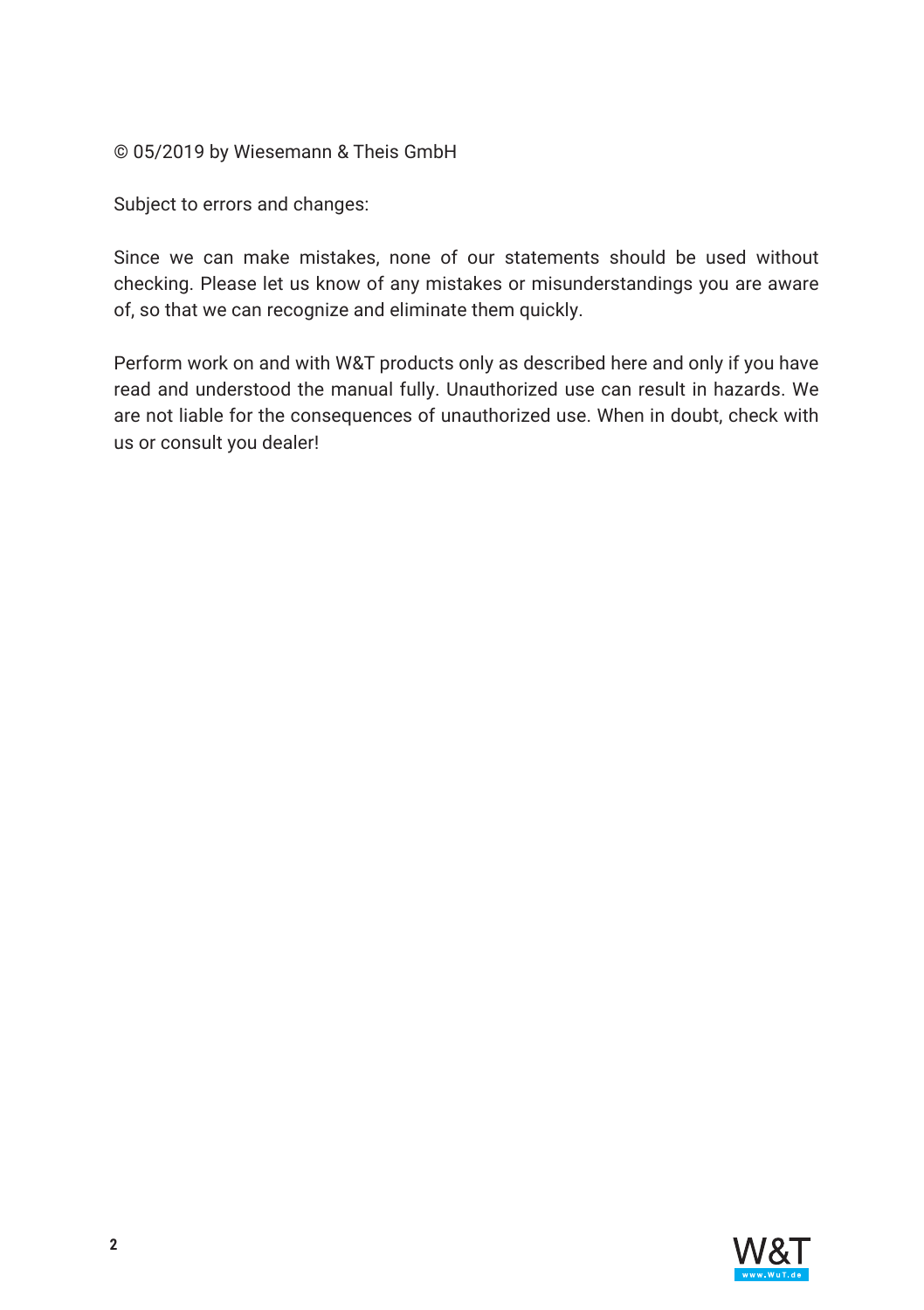Wiesemann & Theis offers an entire family of compact self-powered fiber optic interfaces that allows you to convert RS232 serial ports into an optical port for connecting POF cable.

This interface family is described on the following pages along with the corresponding technical data and including connection examples.

For up-to-date information on new developments, see our Internet site at http:// www.wut.de or check the e-mail short notices at the W&T Interface Club, which you can also subscribe to from the W&T Homepage.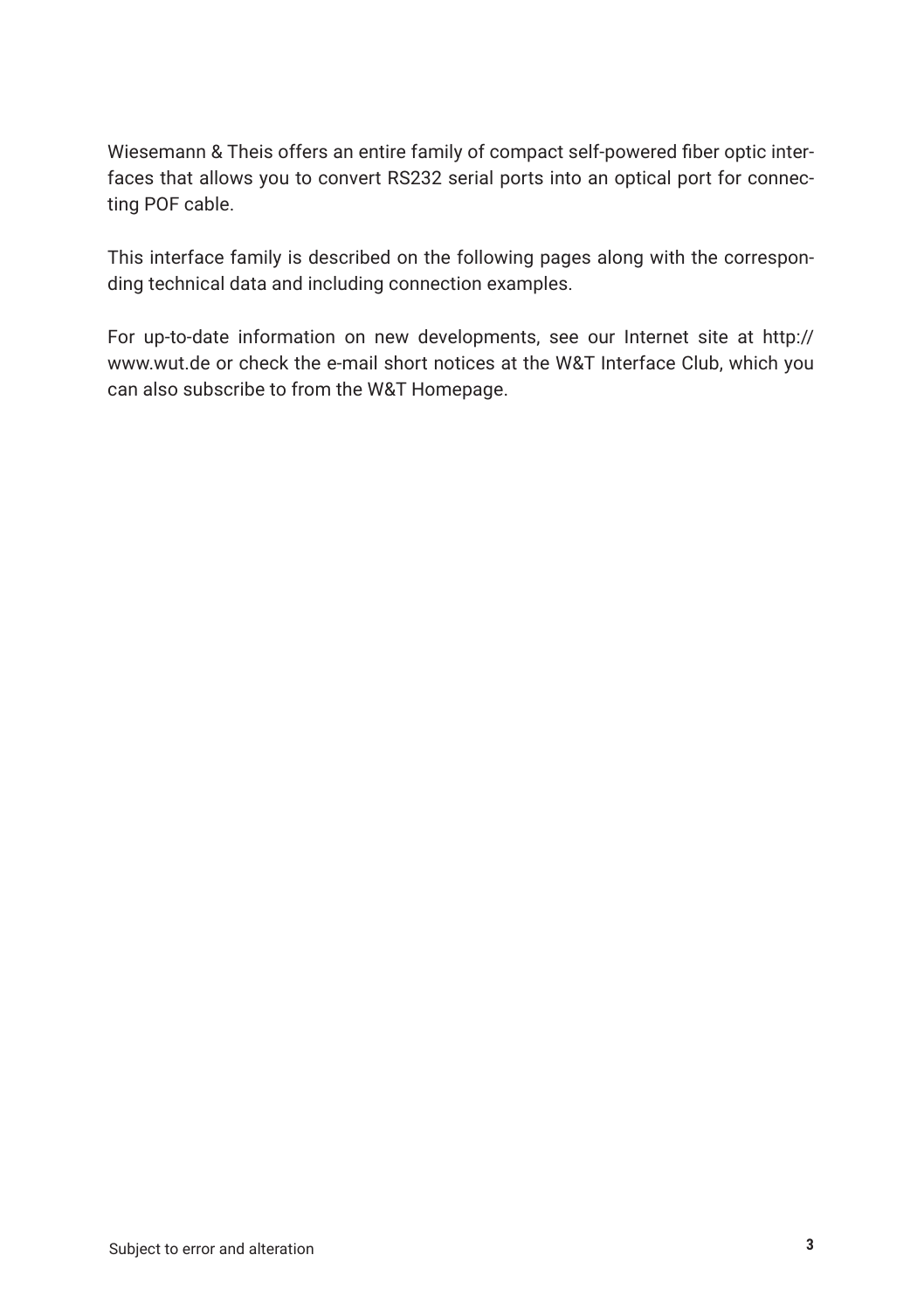# **Inhalt**

| Cutting tool for plastic fiber optics, Model 81600  15 |  |
|--------------------------------------------------------|--|
|                                                        |  |
|                                                        |  |
|                                                        |  |
|                                                        |  |
|                                                        |  |
|                                                        |  |
|                                                        |  |
|                                                        |  |

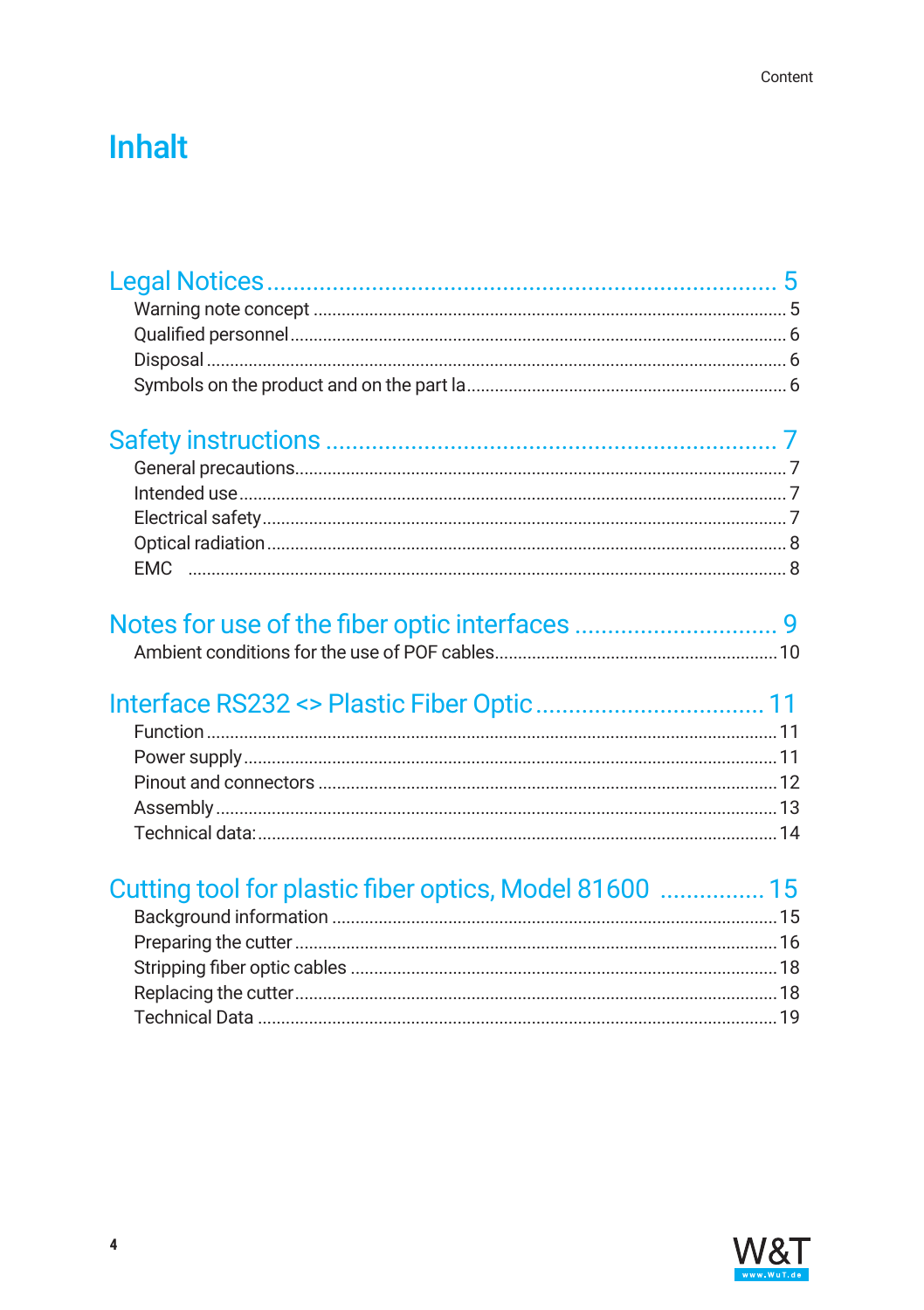# <span id="page-4-0"></span>Legal Notices

### Warning note concept

This manual contains notes which must be observed for your personal safety and to prevent equipment damage. The notes are called out with a warning triangle. Depending on the hazard level the warning notes are represented in decreasing order of hazard as follows:

#### 1**DANGER**

Indicates a hazard which will result in death or serious injury if no appropriate safety measures are taken.

#### 1**WARNING**

Indicates a hazard which can result in death or serious injury if no appropriate safety measures are taken.

#### **ACAUTION**

Indicates a hazard which can result in slight injury if no appropriate safety measures are taken.

#### **ANOTE**

Indicates a hazard which can result in equipment damage if no appropriate safety measures are taken.

When multiple hazard levels are present the warning note for the highest level is used. If the warning triangle for personal injury is used, then a warning for equipment damage may also be added in the same warning note.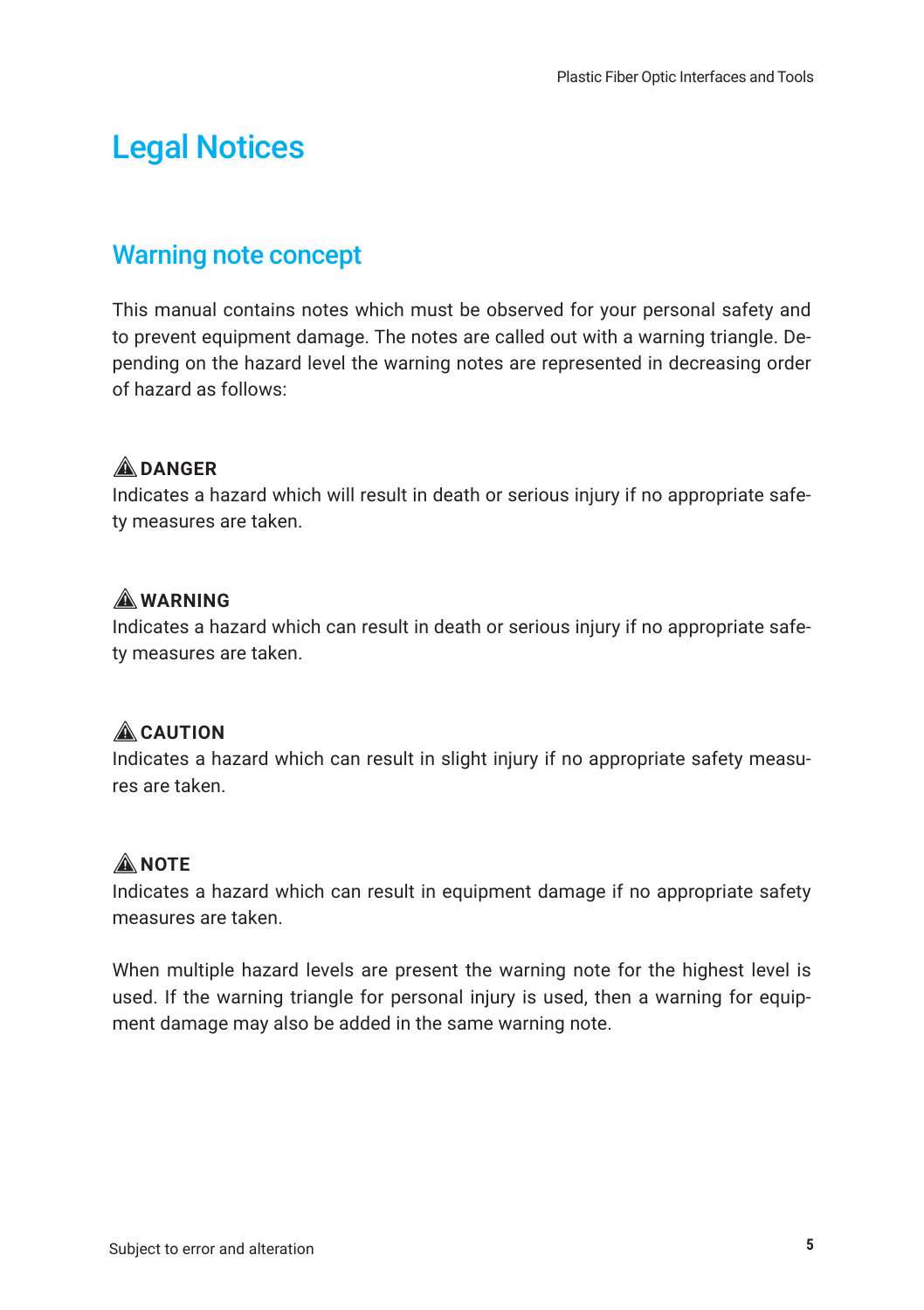## <span id="page-5-0"></span>Qualified personnel

The product described in this manual may be installed and placed in operation only by personnel who are qualified for the respective task.

In addition the documentation for the respective task must be followed, especially the safety and warning notes included in it.

Qualified personnel have received training and experience which enable them to recognize risks associated with handling the described products and to avoid possible hazards.

## **Disposal**

Electronic devices may not be disposed of with household waste, but rather be brought to a proper electronics waste disposal facility.

A complete Declaration of Conformity for the described devices can be found on the respective datasheet pages on the W&T Homepage at http://www.wut.de.

## Symbols on the product and on the part label

| Symbol | Explanation                                                                                                                                                                               |
|--------|-------------------------------------------------------------------------------------------------------------------------------------------------------------------------------------------|
|        | CE marking                                                                                                                                                                                |
|        | The produce meets the requirements of the<br>corresponding EU Directives.                                                                                                                 |
|        | WEEE marking                                                                                                                                                                              |
|        | The product may not be disposed of with<br>household waste, but rather in accordance with<br>the disposal regulations for electrical waste<br>that prevail where the device is installed. |

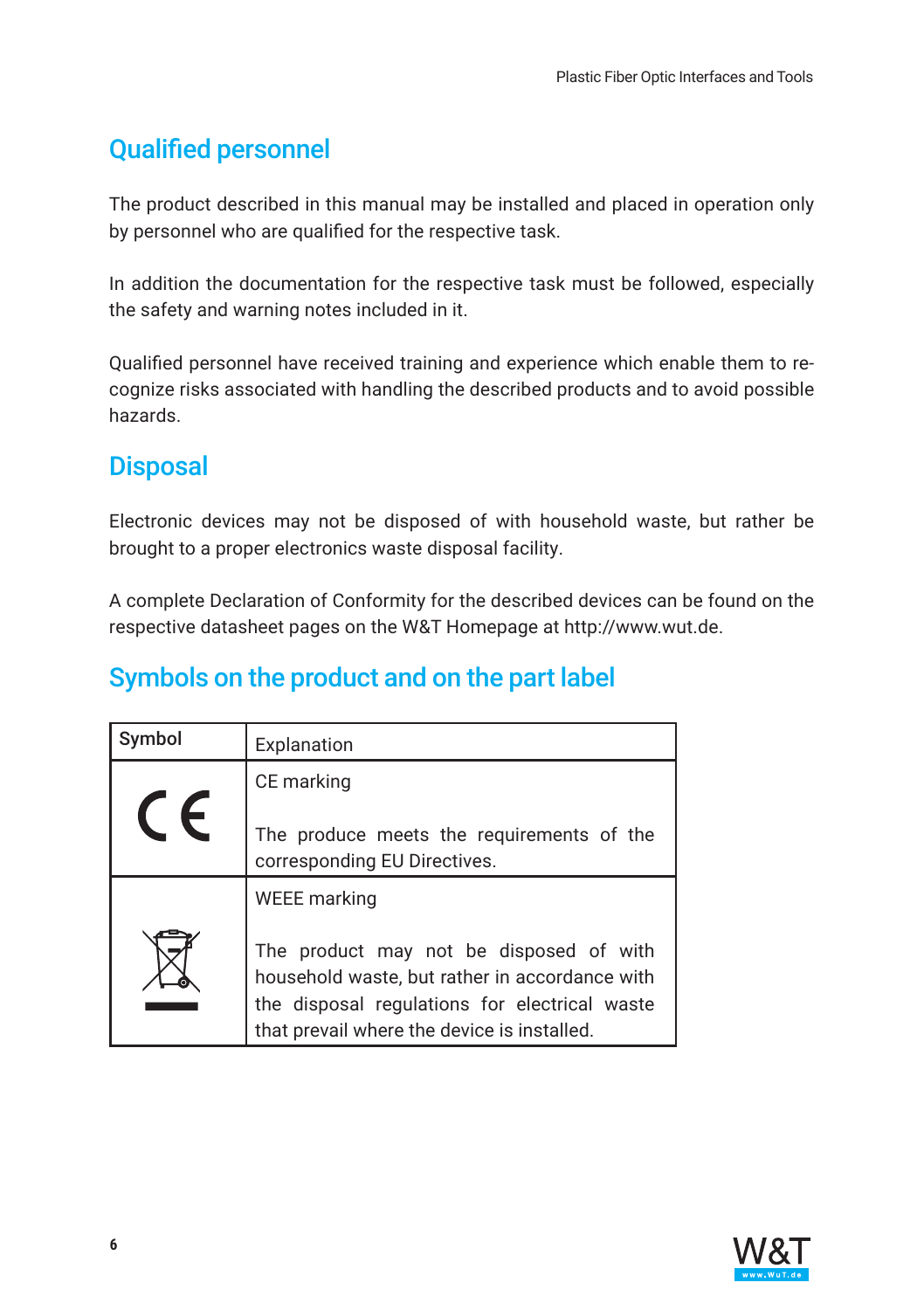# <span id="page-6-0"></span>Safety instructions

### General precautions

This manual is intended for the installer of the described devices and must be read and understood before beginning any work. The devices are to be installed and placed in service only by an electrical specialist.

### Intended use

#### 1**DANGER**

The fiber optic interfaces from Wiesemann & Theis convert the data signals from RS232 interfaces into light signals, thereby enabling the transmission of serial data over plastic fiber optic cables. This allows the interfaces to suppress compensation currents which can flow as a result of potential differences between the connected devices when directly copper connections are used. Such currents can cause interference with data transmission or even destroy the interfaces.

The interfaces described in this manual are primarily designed for protecting RS232 ports and for ensuring noise-free data transmission in noisy environments. When using the interfaces for personal protection against contact with hazardous voltages, observe the relevant safety standards and regulations.

Any other use or modification of the interface convertors is not permitted.

### Electrical safety

#### 1**WARNING**

If an additional power supply is used, it must provide safe isolation of the low-voltage side from the supply network in accordance with EN62368-1. In addition, the power supply must have an LPS feature.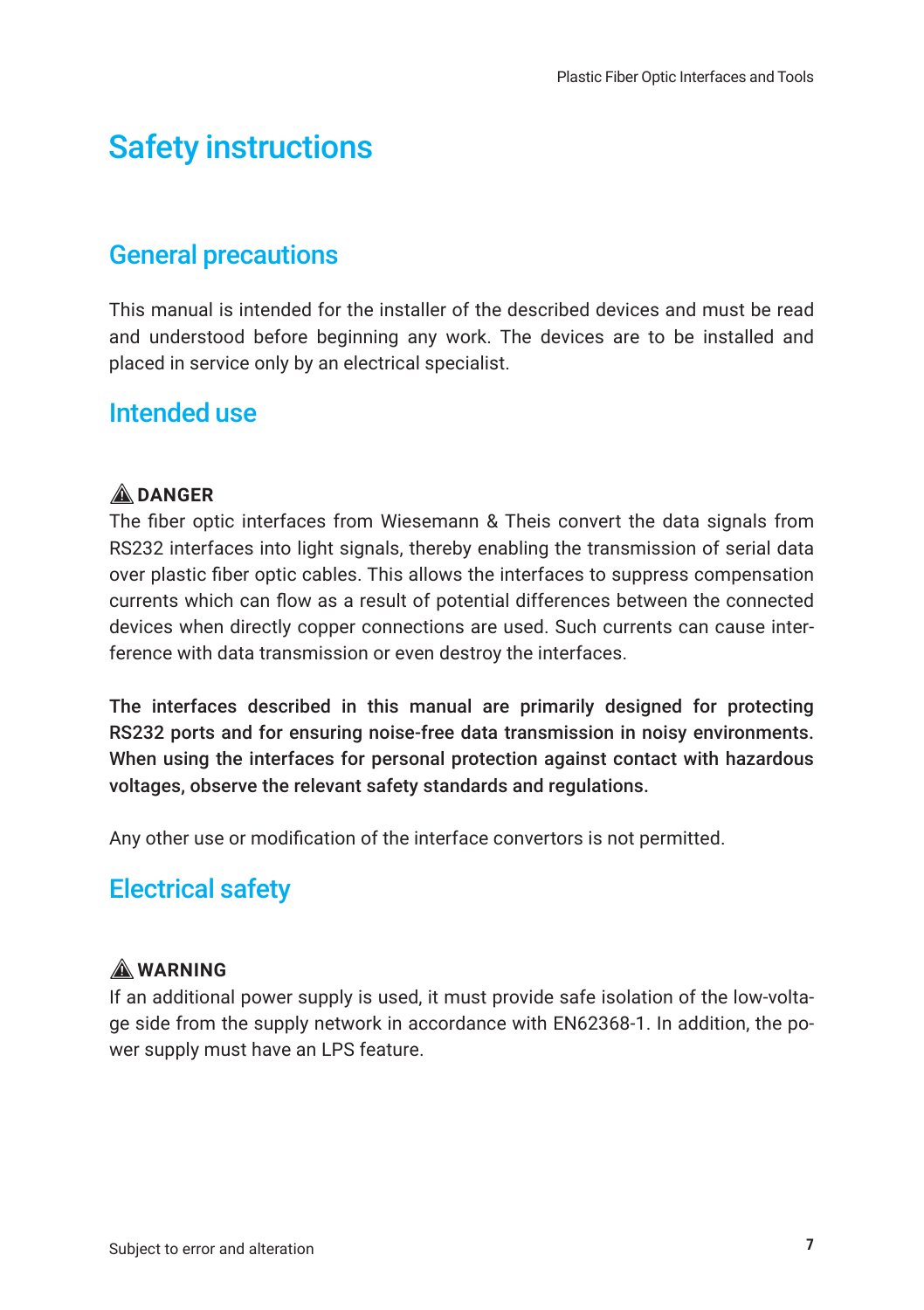## <span id="page-7-0"></span>Optical radiation

### **ANOTE**

All W&T fiber optic interfaces for plastic fiber optic cables use a standard LED with a wavelength of 660nm as the optical emitter. Because of the limited energy which the serial port has available, the LEDs only couple an optical power of typ. -7dBm (approx. 0.2mW) into the fibers.

This precludes any health risk from the optical radiation.

### EMC

### **A** NOTE

Only shielded serial signal cables should be used to connect fiber optic interfaces. Alternately the interfaces can of course be plugged directly into the respective RS232 port.

The fiber optic interfaces then meet the industrial noise limits and the stricter emissions limits for residential and small businesses.

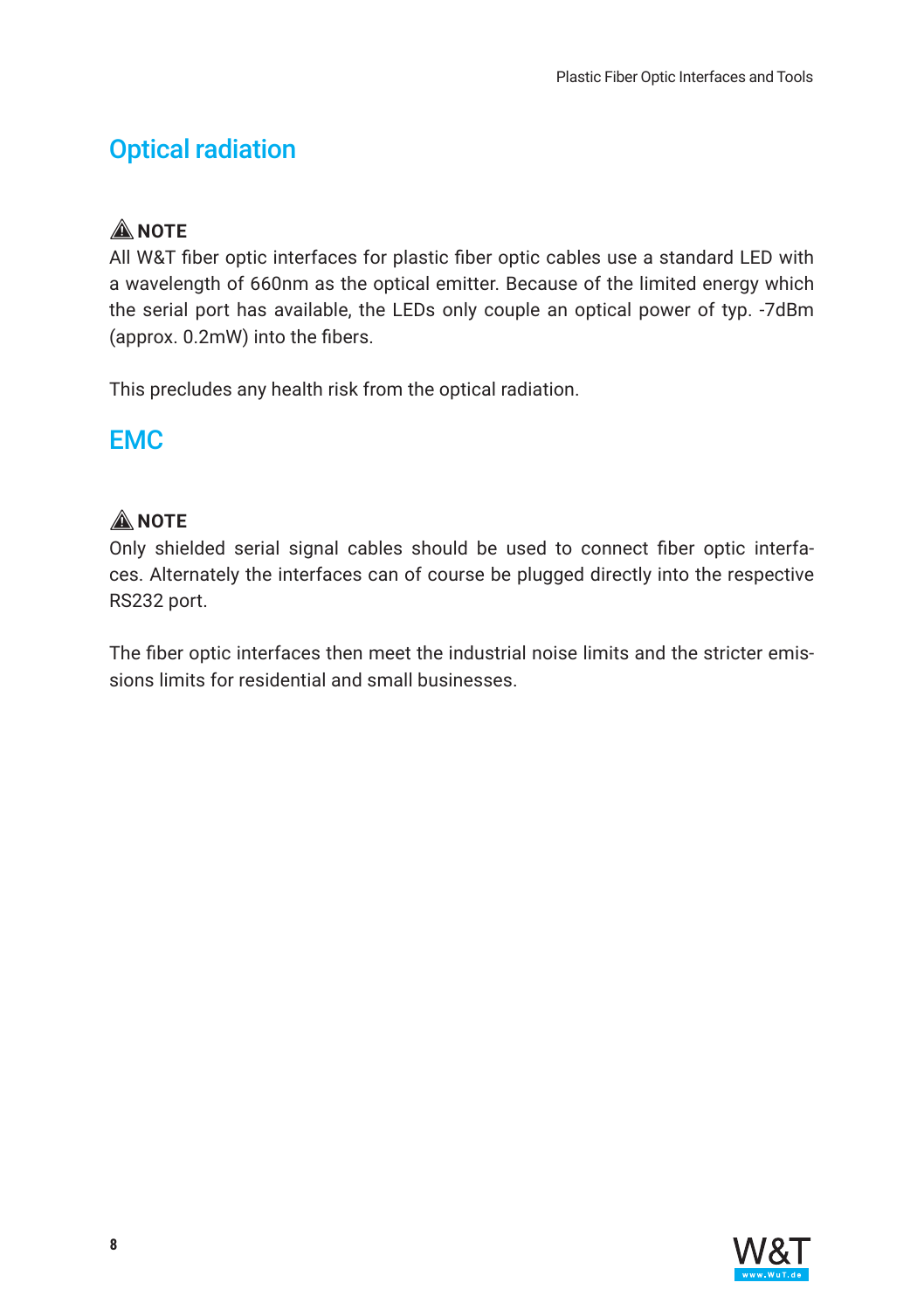# <span id="page-8-0"></span>Notes for use of the fiber optic interfaces

All specifications for maximum transmission parameters refer to operation of the interfaces on serial ports equipped with type MC1488 RS232 drivers and at a voltage of ±12V. The specifications also presume that the handshake lines of the interface are enabled.

If the interfaces are supplied only from the data lines, and when operating on low-efficiency RS232 ports you must take into account limitations with respect to maximum transmission length, baud rate and temperature range.

Since maintaining of all three parameters is a direct function of the construction of the RS232 port and a solid power supply for the ports, and these parameters have a mutual effect, it is not possible to suggest specific values.

Practice has shown that for RS232 ports equipped with MAX232-compatible IC's, no operating restrictions exist as long as the handshake lines on the port are enabled.

Laptop ports with low output levels are however only in exceptional cases able to provide the fiber optic interfaces with sufficient power. For short distances, however (up to max. 20 meters), there is a special power-saving version 81029, which can be purchased for such applications.

When there are power supply problems, it is always however possible to supply the interface converter externally through its handshake inputs with a voltage of up to 9V, or to use fiber optic interfaces with their own power supply (such as our model 81201).

The specified minimum distance of 5 meters for the 81009 Interface only applies if the Interface is operated on an RS232 port with high output levels. If under these conditions a short cable length is required, a model 81029 may also be used.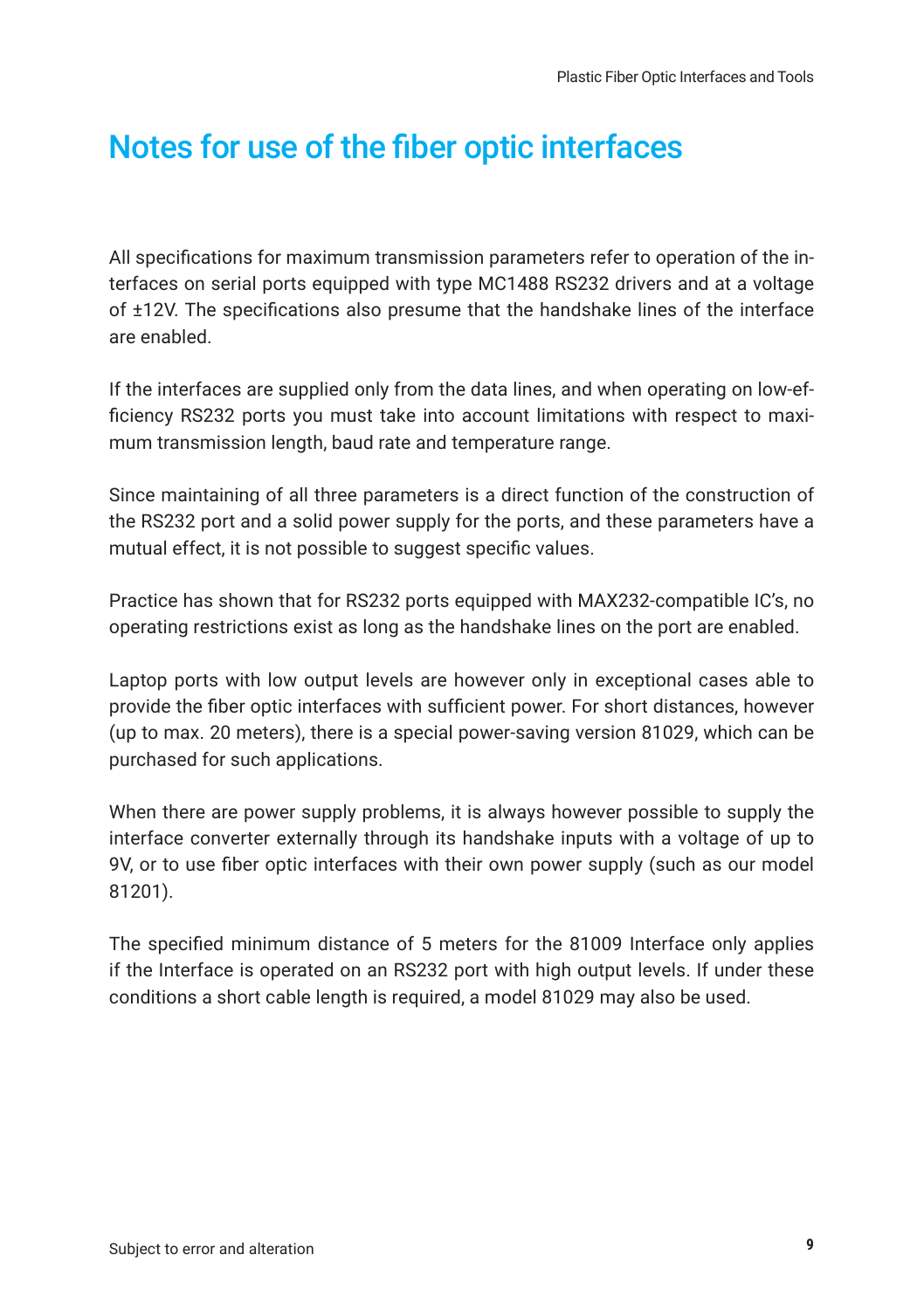## <span id="page-9-0"></span>Ambient conditions for the use of POF cables

If the POF cable is permanently exposed to a high relative humidity, the cable attenuation will increase significantly. Although this effect is reversible with decreasing humidity values, it can lead to transmission failures if a combination of large cable length, fast baud rate and limited performance of the serial interface is used.

For reliable optical data transmission even in humid environments, the length of the POF cable should not exceed 50 meters for the 81009 model and 70 meters for the 81025/81026 models.

For larger lengths, glass fibre should be used to ensure long-term reliable operation under the mentioned operating conditions.

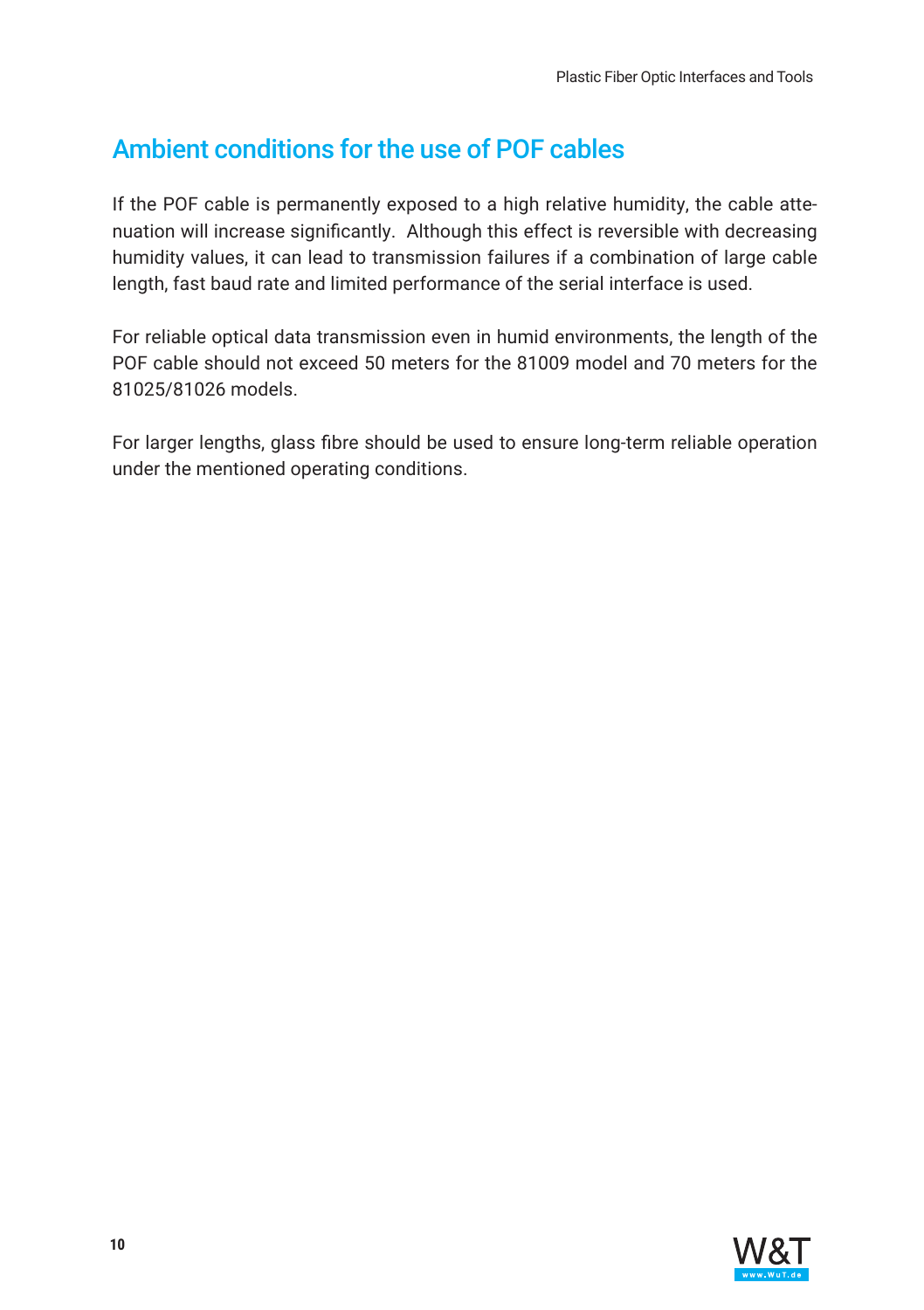# <span id="page-10-0"></span>Interface RS232 <> Plastic Fiber Optic

The W&T Plastic Fiber Optic Interfaces, type 81009, 81025, 81026 and 81029 permit bi-directional transmission of RS232 signals by the means of duplex plastic fiber optic cable.

### Function

The Interfaces support one data line in each direction and transmit data over a distance of max. 100 meters (dependent on the model of the interface convertor).

The transmission medium is standard duplex plastic fiber optic cable, which is inexpensive and extremely easy to work with and install. The use of fiber optic as a transmission medium ensures perfect galvanic isolation between the connected devices and clean transmission even in noise-prone environments.

The interfaces convert both of the data lines, while the optional handshake lines can be used to carry additional supply voltage for the interface. The converter uses jumper resistors between RTS and CTS as well as DTR and DSR for enabling the connected interface, so that as a rule no additional jumpers are required in the connector.

### Power supply

The W&T Fiber Optic Interfaces sources its supply voltage from the connected RS232 lines, and does not require any additional external power supply. Getting sufficient power to the Interfaces requires that the data lines as well as the handshake lines be connected.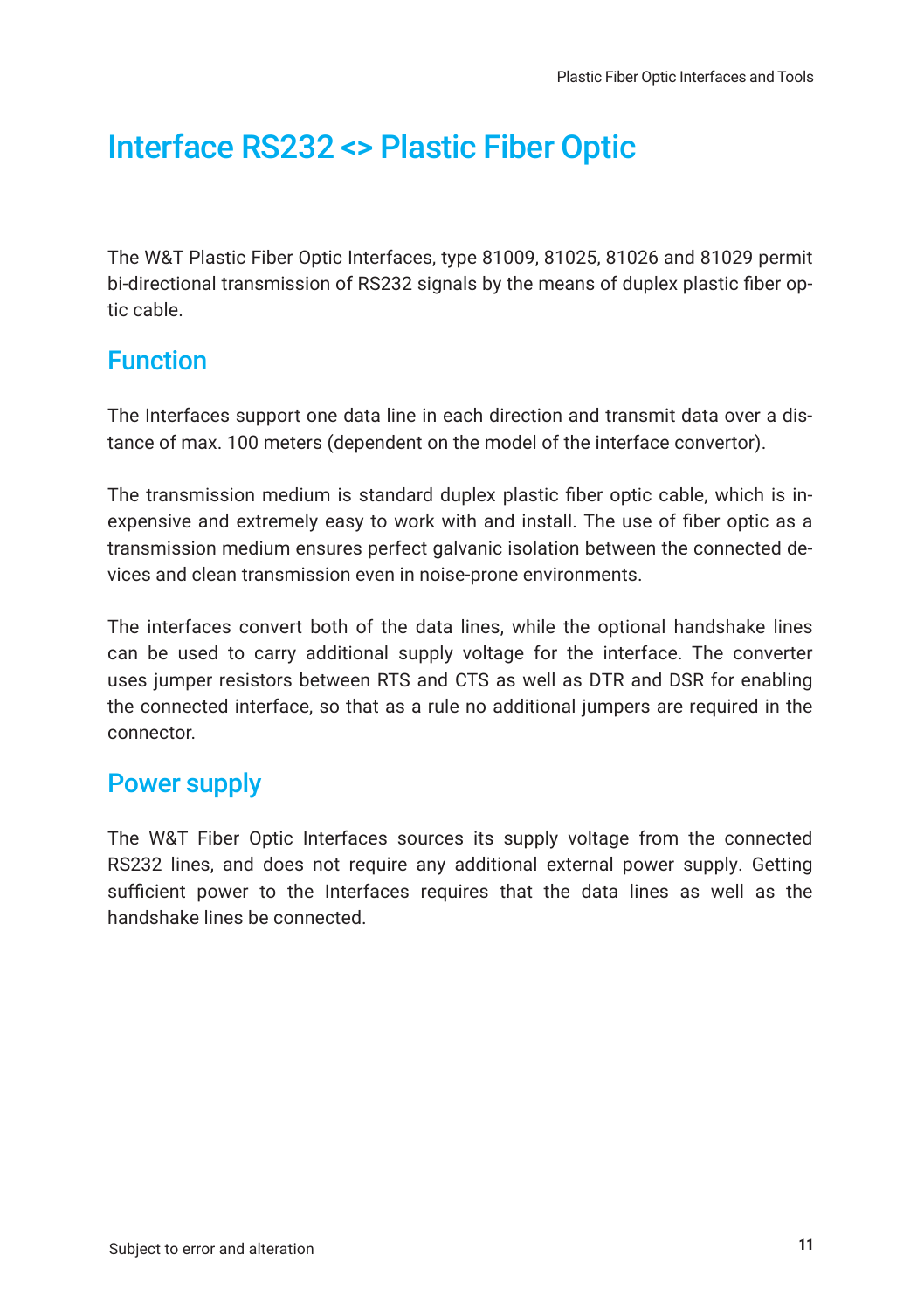### <span id="page-11-0"></span>Pinout and connectors

The fiber optic connection for the interface is configured as a self-locking coupling for duplex plastic fiber optic, with the RS232 interface formatted as DB9/DB25 connector. Refer to the following table for connector pin assignments:

| pin#           | RS232 signal        |
|----------------|---------------------|
| 2              | data out            |
| $\overline{3}$ | data in             |
| 4              | connection to pin 6 |
| 5              | signal GND          |
| 6              | connection to pin 4 |
|                | connection to pin 8 |
|                | connection to pin 7 |

#### Pinout RS232 <> POF interface, model 81009 and 81029

#### Pinout RS232 <> POF interface, model 81025

| pin#           | RS232 signal         |
|----------------|----------------------|
| $\overline{2}$ | data in              |
| $\overline{3}$ | data out             |
|                | connection to pin 5  |
| 5              | connection to pin 4  |
| 6              | connection to pin 20 |
| $\overline{7}$ | signal GND           |
| 20             | connection to pin 6  |

#### Pinout RS232 <> POF interface, model 81026

| pin#           | RS232 signal         |
|----------------|----------------------|
| $\overline{2}$ | data out             |
| 3              | data in              |
|                | connection to pin 5  |
| 5              | connection to pin 4  |
| 6              | connection to pin 20 |
| $\overline{7}$ | signal GND           |
| 20             | connection to pin 6  |

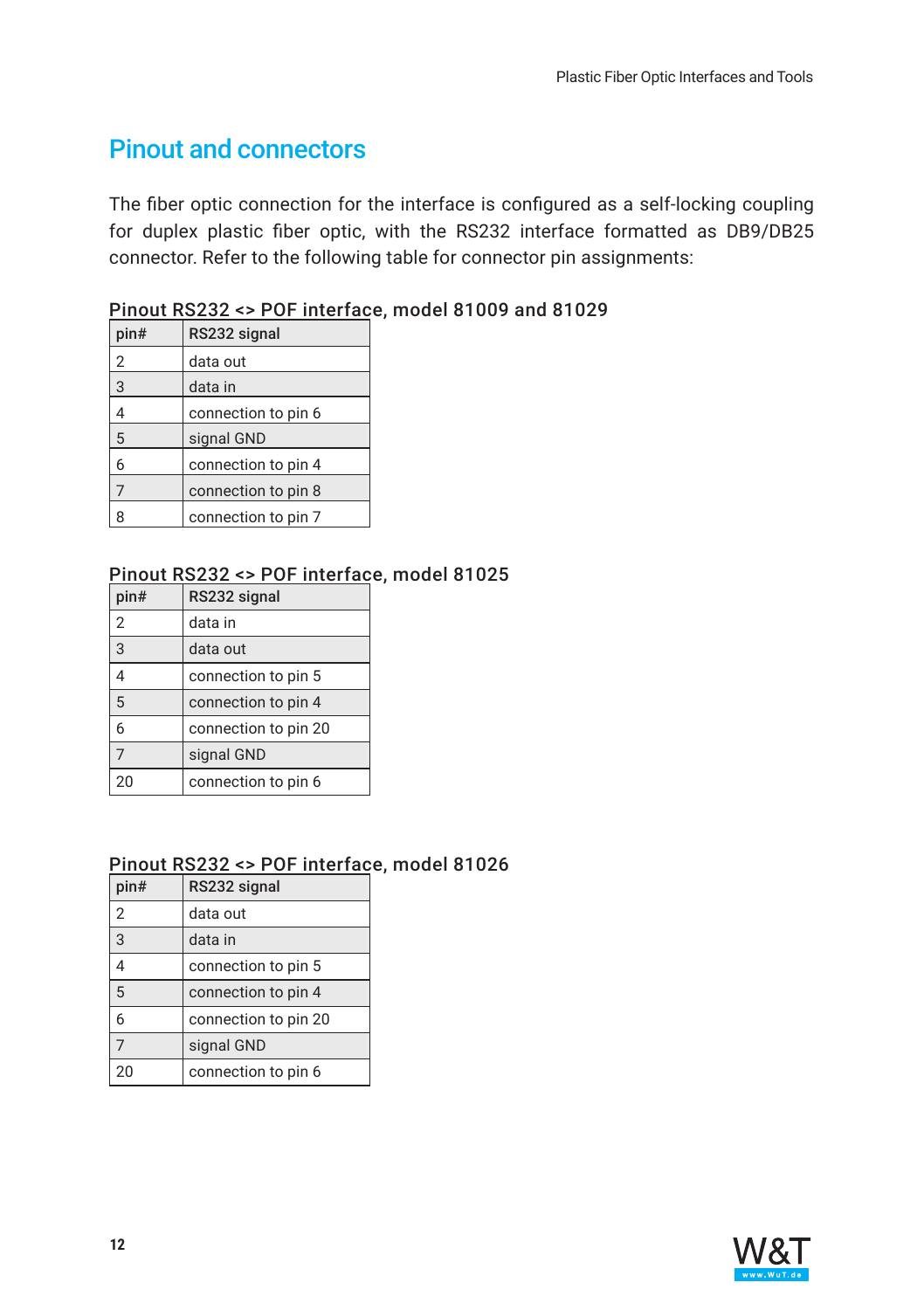## <span id="page-12-0"></span>Assembly

Connecting the plastic fiber optic cable to the W&T Fiber Optic Interfaces requires no special tools:

- Trim the fiber optic cable to the desired length using a sharp knife and separate the individual duplex conductors back from the cut point to a distance of around 2 cm.
- Pull the locking levers on the fiber optic female connector back towards the module along the upper side of the coupling. At the same time insert the separated end of the fiber optic duplex line into the fiber optic coupling female.
- Releasing the locking levers locks the fiber optic into the coupling.
- To release, pull the two locking levers on the top of the coupling towards the module, and pull the fiber optic cable out of the female.

The arrows on the top side of the coupling show the location of the emitter and receiver lines.



Please note that when connecting two fiber optic components, the emitter of the first must always be connected to the receiver channel of the second component.

A visible red light beam is always sent along with data, so that the sending line can always be easily identified.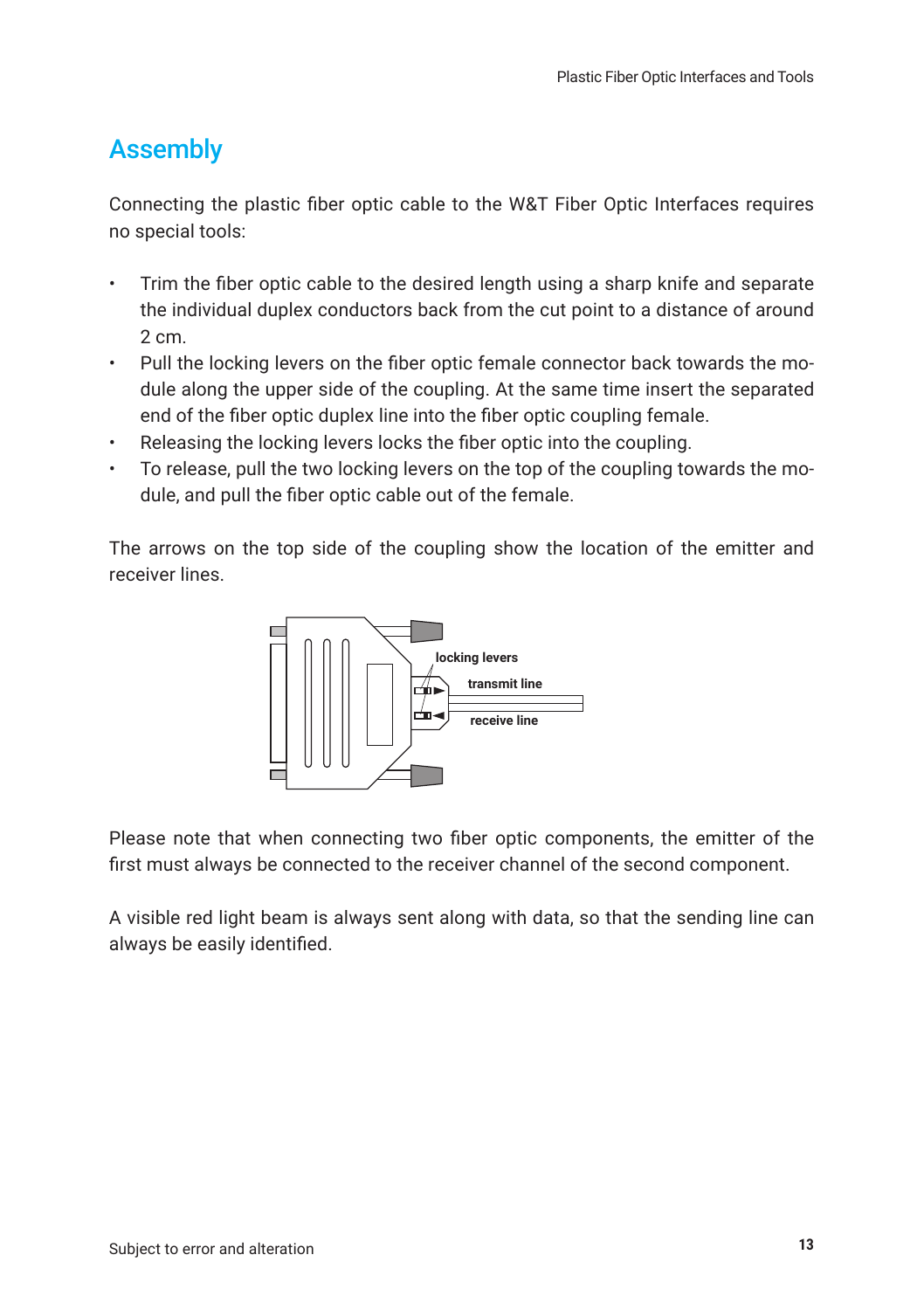## <span id="page-13-0"></span>Technical data:

| Common                |                                       |
|-----------------------|---------------------------------------|
| Baud rate:            | 110115,200 baud                       |
| Data format:          | any format                            |
| Signal lines:         | RxD, TxD (full duplex)                |
| Power supply:         | through the RS232 signals             |
| POF cable adapter:    | integrated socket with automatic      |
|                       | interlocking of the fiber-optic cable |
| Transmitter type:     | LED                                   |
| Optical output power: | typ. -7dBm                            |
| Wavelength:           | approx. 660 nm                        |
| Ambient temperature:  | Storage: -40+70°C                     |
|                       | Operation: 0+50°C                     |
| Housing:              | SUB-D adapter housing                 |
| Weight:               | approx. 30 g                          |
|                       |                                       |

#### RS232 <> POF interface, 9-pin, #81009

| Transfer distance: | typically 5 to 80 m            |
|--------------------|--------------------------------|
| RS232 adapter:     | 9-pin SUB-D socket for PC      |
| Delivery:          | RS232 <> POF interface, #81009 |

#### RS232 <> POF interface, 9-pin, #81029

| Transfer distance: | typically 0 to 20 m            |
|--------------------|--------------------------------|
| RS232 adapter:     | 9-pin SUB-D socket for PC      |
| Delivery:          | RS232 <> POF interface, #81029 |

#### RS232 <> POF interface, 25-pin, DCE, #81025

| typically 0 to 100 m            |
|---------------------------------|
| 25-pin SUB-D socket, DCE pinout |
| RS232 <> POF interface, #81025  |
| Gender changer, 25-pin, m/m     |
|                                 |

#### RS232 <> POF interface, 25-pin, DTE, #81026

Transfer distance: typically 0 to 100 m

RS232 adapter: 25-pin SUB-D plug, DTE pinout Delivery: RS232 <> POF interface, #81026 Gender changer, 25-pin, f/f

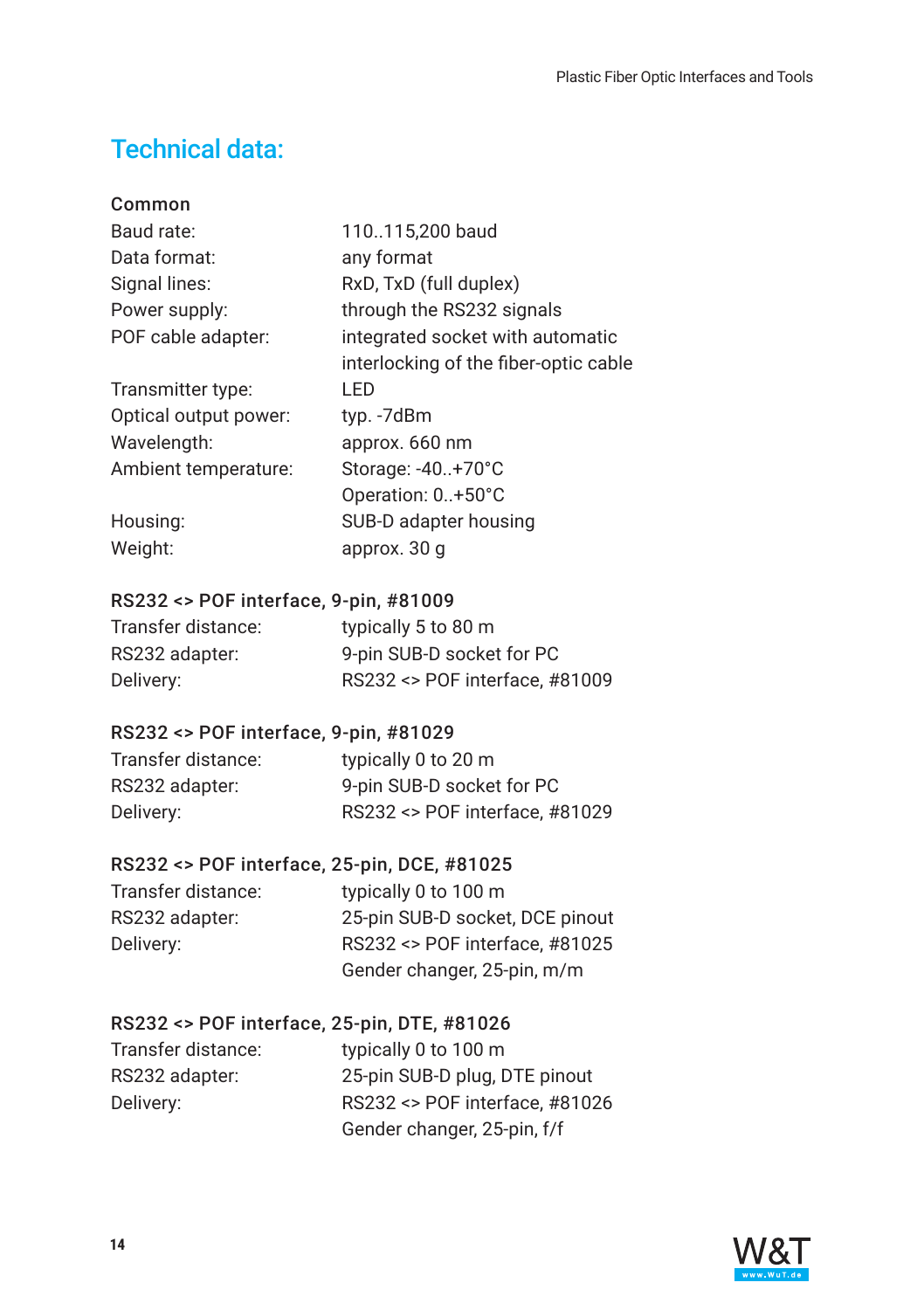# <span id="page-14-0"></span>Cutting tool for plastic fiber optics, Model 81600

The 81600 cutting tool enables fast and precise trimming of duplex POF cables size 4.4 x 2.2 mm without the necessity of grinding or polishing the resulting cut surfaces.

### Background information

For short runs it is generally sufficient to trim the plastic fiber optic cable using simple tools such as a sharp knife. In these cases the additional attenuation caused by a less than ideal cut is non-critical for the stability of the data transmission. The light intensity at the receiving location is almost always sufficient for a reliable connection regardless of cut-related losses.

But when you begin to approach the maximum permissible distance, the cut quality is important in terms of the achievable distance and the stability of the connection, and can determine whether a connection is feasible or not. A perfect cut can give you up to an additional 20 meters of distance in borderline conditions.

The decisive criterion for the quality of the cut is a flat cut at right angles to the cable axis, so that as little light as possible is lost through scatter or reflection. Such cuts can be achieved using the described cutting tool without requiring additional grinding or polishing of the cut surface.

Important: This tool is not suitable for trimming glass fiber cables. Any attempt to use the tool for cutting glass fiber media will permanently damage the cutting element.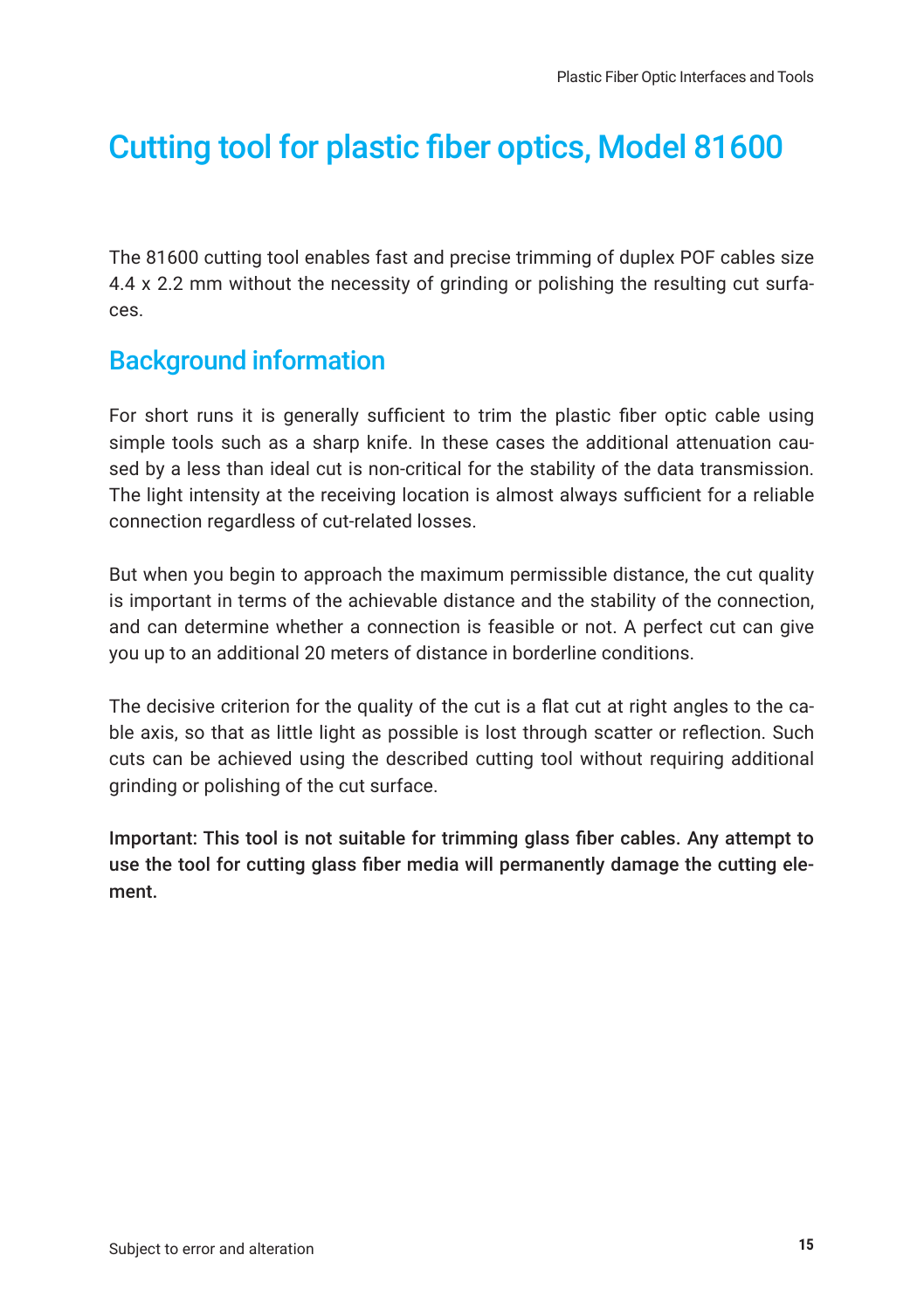## <span id="page-15-0"></span>Preparing the cutter

The plier is shipped from the factory with a safety lock which must be removed before using the tool.

Cutting fiber optic cable

Open the plier by pressing the two grips on the tool together and then releasing them.

Place the duplex fiber optic cable into the holder provided in the clamping block of the plier:



cable is securely held in the clamping block. While doing this take care not to squeeze the grips until they touch, since this will release the plier again.

Then press the cutting wheel against the fiber optic cable by squeezing the trigger-like grip towards you using your index finger.

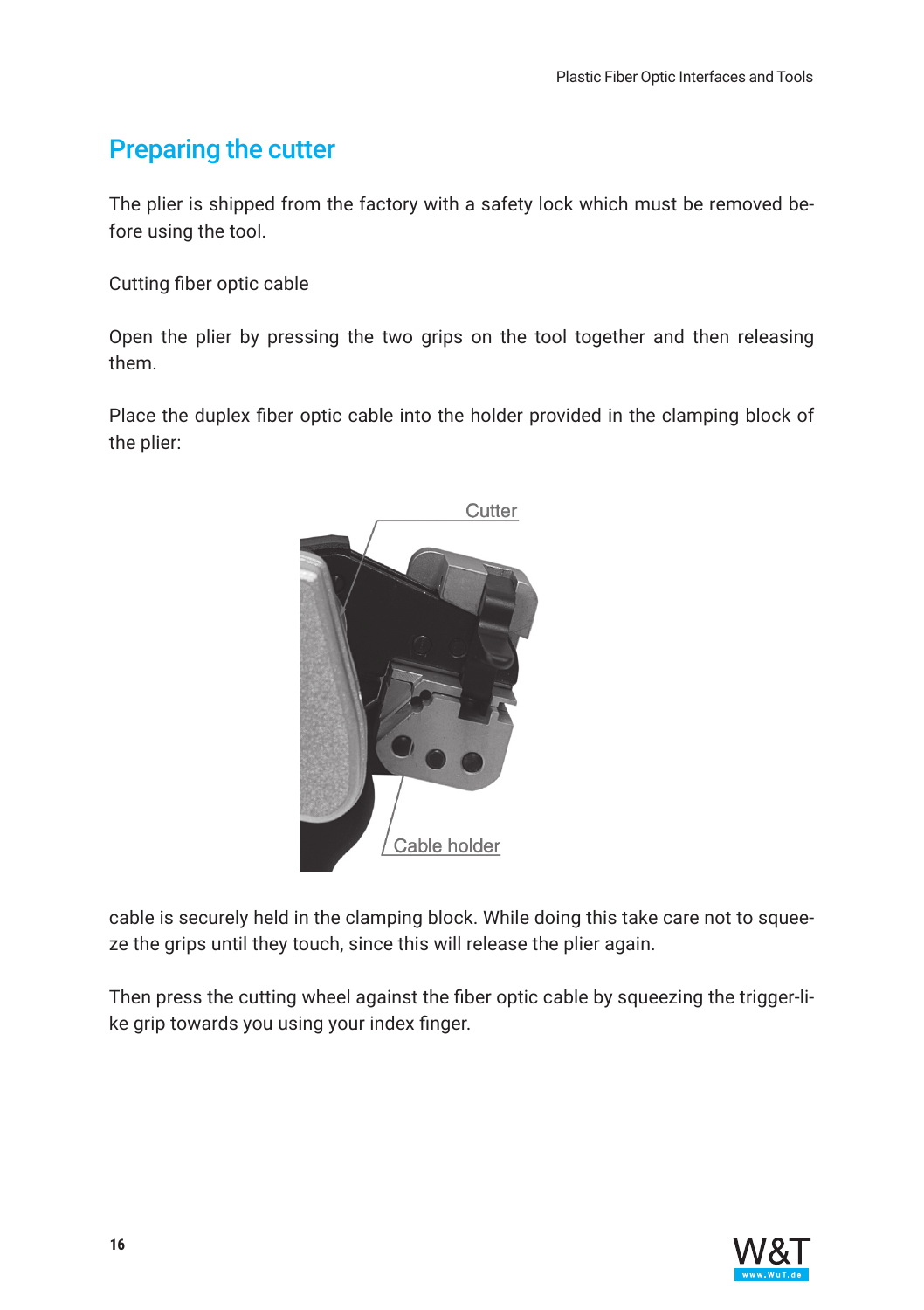

A firm pull with the index finger quickly and cleanly cuts the fiber optic cable. To remove the cable from the clamping block, open the plier.

With each cutting operation the cutting wheel rotates forward by a slight angle, thus significantly increasing the service life of the tool.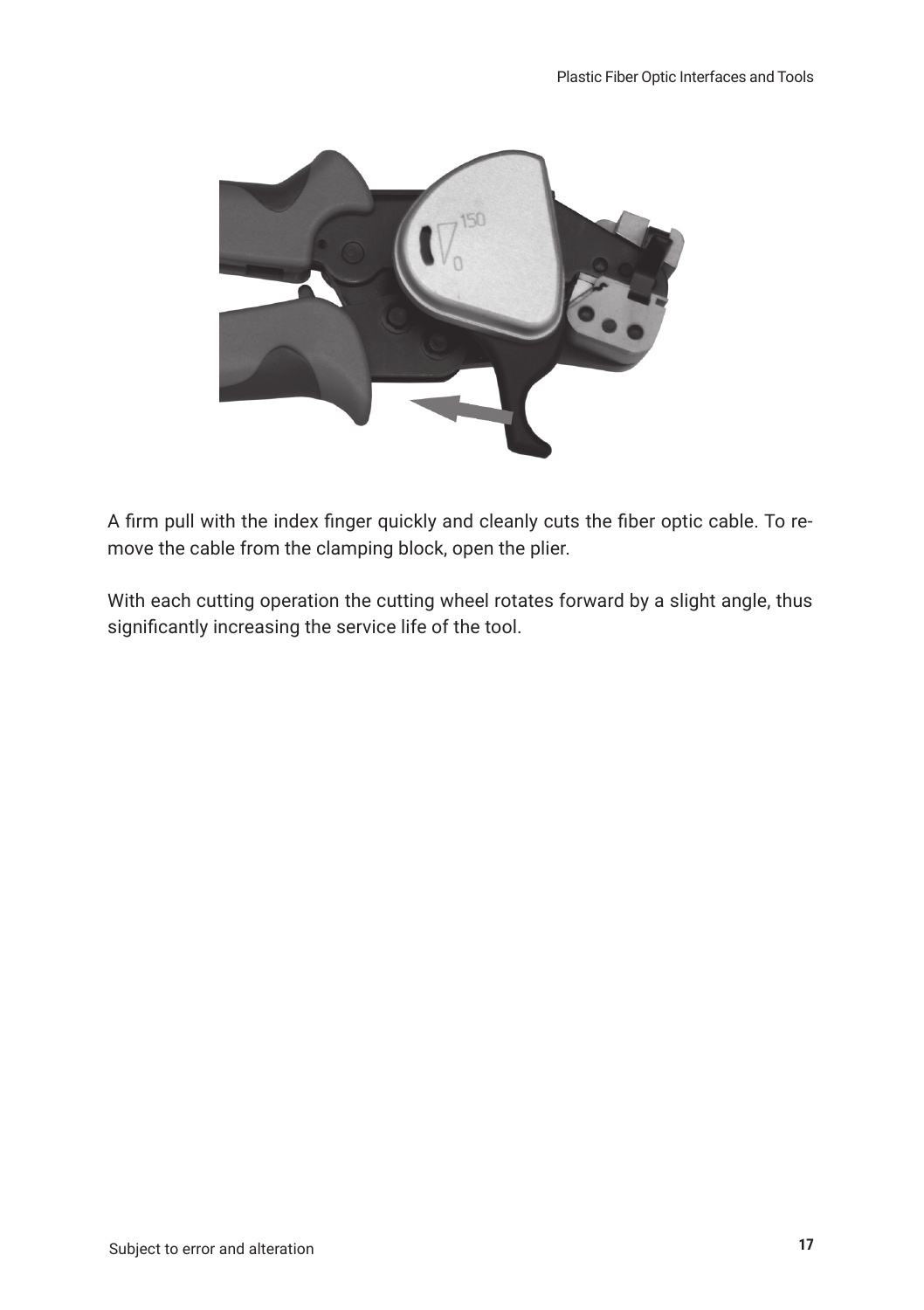## <span id="page-17-0"></span>Stripping fiber optic cables

In addition to the cutting function, the plier is also capable of stripping duplex fiber optic cable. This function is now required however when using fiber optic cable together with W&T fiber optic interfaces.

To strip the cable, insert it into the stripping holder of the clamping block and pull the associated lever up to expose the inner cable section.



## Replacing the cutter

In order to ensure consistent cutting quality, the cutter monitors the number of cuts made and indicates the end of the useful life of the cutting wheel in a small window on the side. When the life expectance is reached, which occurs after 1260 cutting operations, the entire safety cutter needs to be replaced.

The safety cutter including cutting wheel is user replaceable as a self-contained unit and can be ordered from W&T under Article No. 81602.

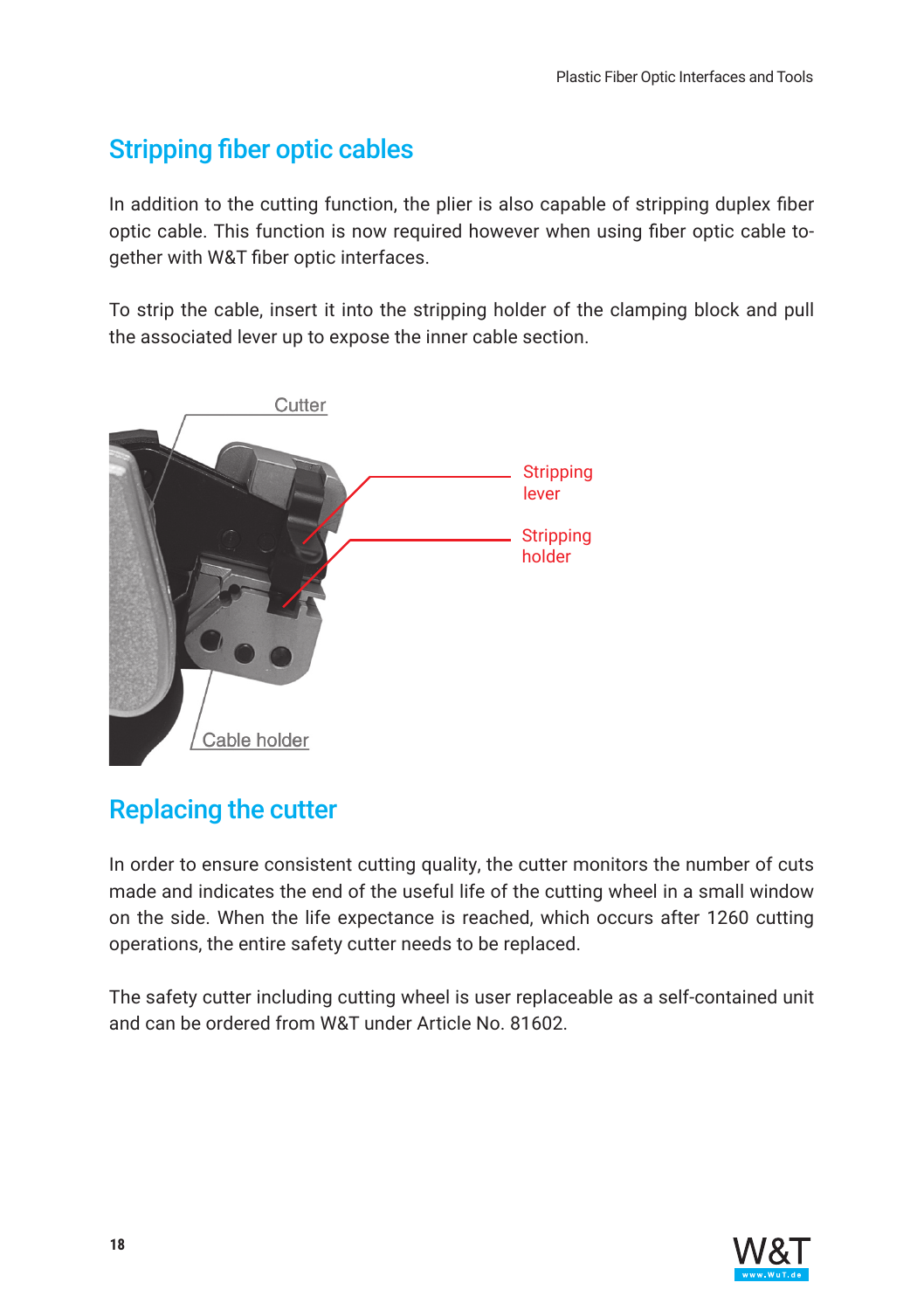## <span id="page-18-0"></span>Technical Data

| Functions:             | Cutting and stripping<br>fiber optic cables                                  |
|------------------------|------------------------------------------------------------------------------|
| Compatible media:      | 2.2 mm Simplex- and 4.4 x 2.2 mm<br>Duplex fibers with 980um fiber core      |
| Dimensions:<br>Weight: | 200 mm x 80 mm x 50 mm<br>520 g                                              |
| Included:              | Fiber optic cutting tool<br>Allen key for releasing<br>transport safety lock |